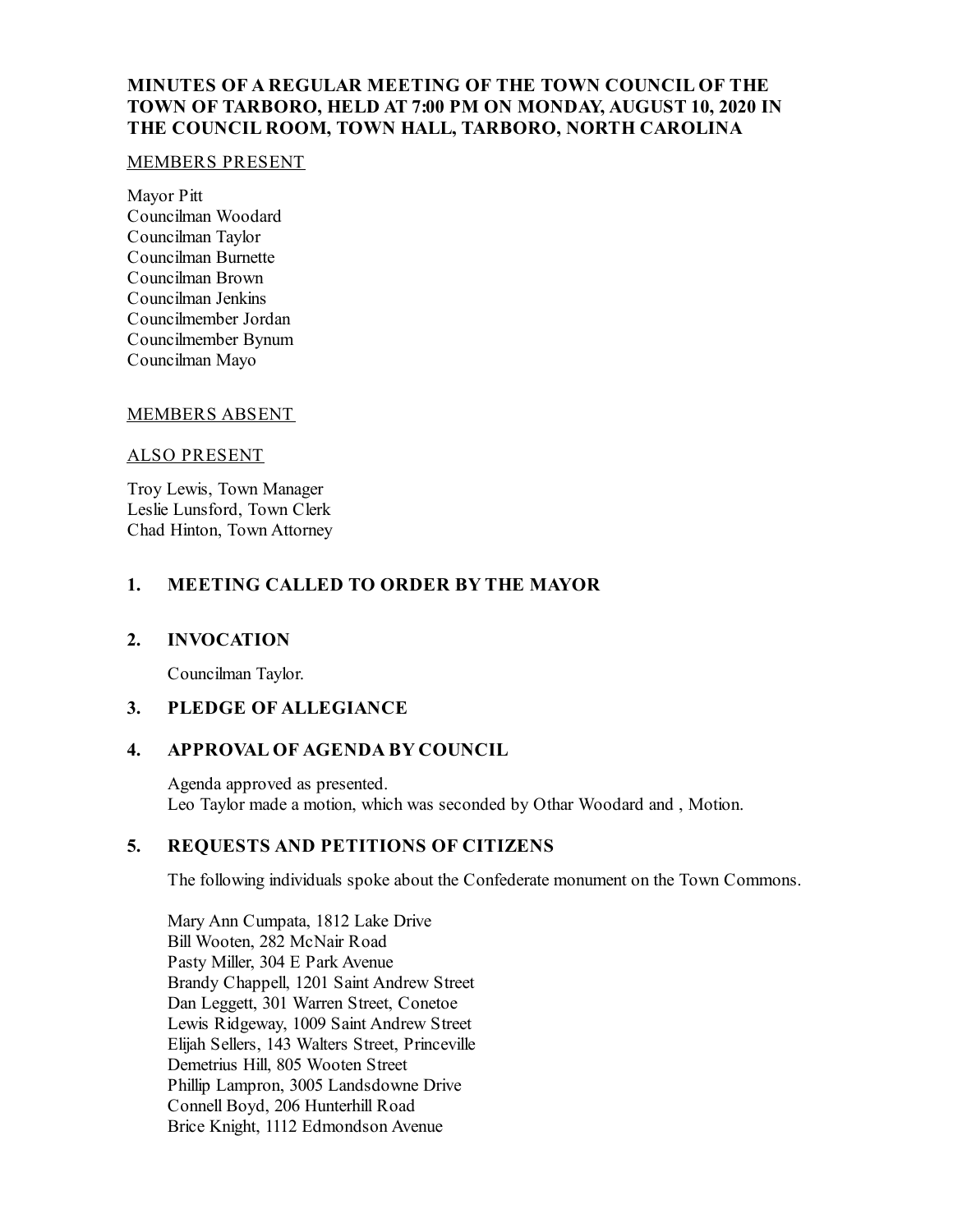Loretta Hilliard, 1516 Saint Andrew Street Alyssa Ruffing, 110 E. Park Avenue Greg Higgs, 1105 Bradley Avenue Steve Redhage, 909 Saint Andrew Street

## **6. TOWN MANAGERS RECOMMENDATIONS**

### **Consent Items**

Consent Items approved as presented. John Jenkins made a motion, which was seconded by Othar Woodard and Passed, Motion.

- (1) Approve minutes of the July 13, 2020 regular meeting.
- (2) Tax Collector's Report

## **Action Items**

### **(3) Confederate Monument Discussion**

Councilman Woodard made a motion, which was seconded by Councilmember member Bynum, that Council vote to carefully and respectfully move the Confederate statue located in the Tarboro Town Common into storage untila more suitable location is found.

Councilman Jenkins made a substitute motion, which was seconded by Councilman Mayo that Council postpone any action untila committee is formed, composed of four members and lead by the Town Attorney to further discuss the movement of the Confederate monument. The motion died based on a 2 to 6 vote. Councilmembers Jenkins and Mayo voted for the motion. Councilmembers Woodard, Jordan, Taylor, Bynum, Burnette and Brown voted against the motion.

Councilman Woodard's original motion to move the Confederate monument was passed by a 5 to 3 vote. Councilmembers Woodard, Jordan, Taylor, Bynum and Burnette voted for the motion. Councilmembers Jenkins, Mayo and Brown voted against the motion.

## **(4) ESFRLP-19 Contract for Rehabilitation**

Council voted to award contracts to Evans Custom Builders and Strickland Construction and that those contracts be executed by the Town Manager. John Jenkins made a motion, which was seconded by Deborah Jordan and Passed, Motion.

## **7. OTHER REPORTS**

A. Town Manager

None.

B. Town Attorney